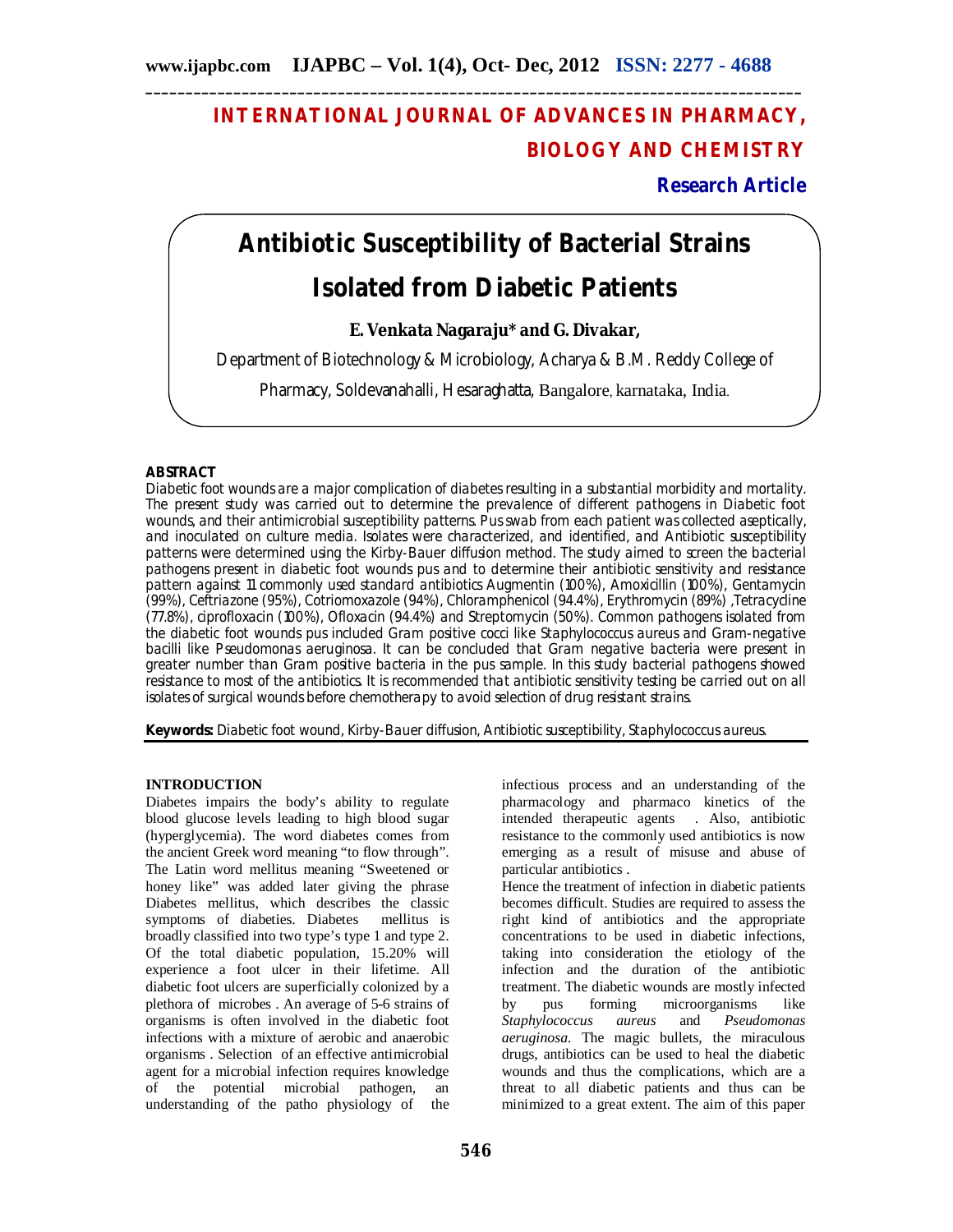was to substantiate the antibacterial sensitivity of different antibiotics against bacterial pathogens isolated from foot wounds pus samples of diabetic patients.

#### **MATERIALS AND METHODS Sterilization of Materials**

Glass wares which include conical flasks, beakers, test tubes, pipettes, McCartney bottles were washed with detergent after which they were rinsed and sterilized in the oven at 160°C for 1 hour. Inoculating loops and forceps were heated to redness in a Bunsen burner. The spatula, scalpel, mortar and pestle were disinfected with 70% alcohol.

#### **Source of Sample**

A total of 20 Diabetic foot wounds swabs were collected from diabetic foot ulcer patients at a Multispecialty hospital in Bangalore, India.

#### **Characterization of Bacterial Isolates**

Wound samples were collected using sterile cotton swabs (fresh pus). The pus specimen was inoculated on blood and MacConkey agar plates. The streaked plates were incubated at 37°C for 24 hr. Identification of isolates were done based on colony morphology, Gram staining, motility, catalase test, oxidase test, coagulase test and biochemical tests.

#### **Antibiotics Susceptibility Testing**

Susceptibility of isolates to different antibiotics were tested by following Kirby Bauer disc diffusion method using Muller Hinton Agar against selected antibiotics, namely Ampicillin (A) 25mcg, Chloramphenicol (C) 50mcg, Kanamycin (K) 30mcg, Streptomycin (S) 30mcg and Tetracycline (T) 100mcg (Hi- Media, Mumbai). Amoxicillin (30 μg), amoxicillin-clavulanic acid (30 μg), cefoxitin (30 μg), cefotaxime (30 μg), ceftriaxone (30μg), cefuroxime (30 μg), ceftazidime (30 μg), gentamicin(10μg),), ofloxacin (30 μg), levofloxacin (30 μg), ciprofloxacin (30 μg). Inhibition zone size was interpreted using standard recommendation of National Committee for Clinical Laboratory Standards now known as Clinical Laboratory Standard Institute (CLSI).

#### **RESULTS**

#### **Table 1 Show the Number of Isolates and Sex**

**Table 2** shows the zones of inhibition by impregnated gram positive antibiotics discs and then measured with calibrated ruler in millimeters (mm). It was found that ciprofloxacin show the highest zone of inhibition in positive antibiotic discs while cotriazone show the least zones of inhibition. Zones of inhibitions exerted by negative antibiotic discs were shown in table 3. They were measured with calibrated ruler in millimeter (mm).

It showed that ciprofloxacin and ofloxacin were most active on the isolated organism with highest zones of inhibition, while the organisms showed resistance to augmentin and gentamycin with the least zones of inhibition.

**Table 4** shows the antibiotic susceptibility pattern from positive antibiotic discs. It was found that Gram – Positive and Gram – Negative organism isolate such as staphylococci species and *pseudomonas species* were 100% sensitive to the to the ciprofloxacin and ofloxacin while it was least sensitive to cotrimoxazole.

**Table 5** shows the antibiotic susceptibility pattern to Negative antibiotic discs. It was found that gram – positive and gram – negative organism isolated such as *staphylococci species* and *pseudomonas species* were sensitive to ciprofloxacin, ofloxacin and pefloxacin, while it was least

sensitive to augmentin and gentamycin.

#### **DISCUSSION**

This study reveals the pattern of the antibiotics susceptibility of bacteria isolated from the Diabetic foot wounds. The use of antimicrobial drugs is often essential and indeed sometimes mandatory in order to achieve desired therapeutic objectives or to treat co-existing diseases . The Microbes causing the diseases may either be sensitive or resistant to the Drugs. Bacteria were isolated in 80% of Diabetic foot wounds, in this study and these organisms were parable to the study done by which reported *Pseudomonas aeruginosa as* the commonest organisms followed by *Staphylococcus aureus.* However, isolated *Staphylococcus aureus*  as the commonest isolate followed by *Pseudomonas aeruginosa* and *Streptococcus pyrogenes.* In a study by on 124 patients clinically diagnosed as infections Diabetic foot wounds found *Staphylococcus aureus* and *Pseudomonas aeruginosa* with equal frequency. Other organisms isolated in their study were *Proteus* sp., *Klebsiella*  sp and *Escherichia coli*. Furthermore, this study reveals the females were affected slightly more frequent than males. also found that females were more frequently affected than males found that pain, itching and discharge of pus were the most common present complaints in Diabetic foot wounds.

The antibiotic susceptibility test in this study shows that positive antibiotic disc used on gram-positive bacteria isolated were sensitive to ciproflaxcin (100%) and Chloramphenicol (94%). Similarly , the study reveal that negative antibiotic disc used don gram negative bacteria isolated are sensitive to Ciprofloxacin (95%), Pefloxacin (94.4%) and Ofloxacin (89%). Also gram-negative bacteria isolated are resistant to Agumentin (100%) and Gentamycin (99%). also found that majority of organisms isolated from infections Diabetic foot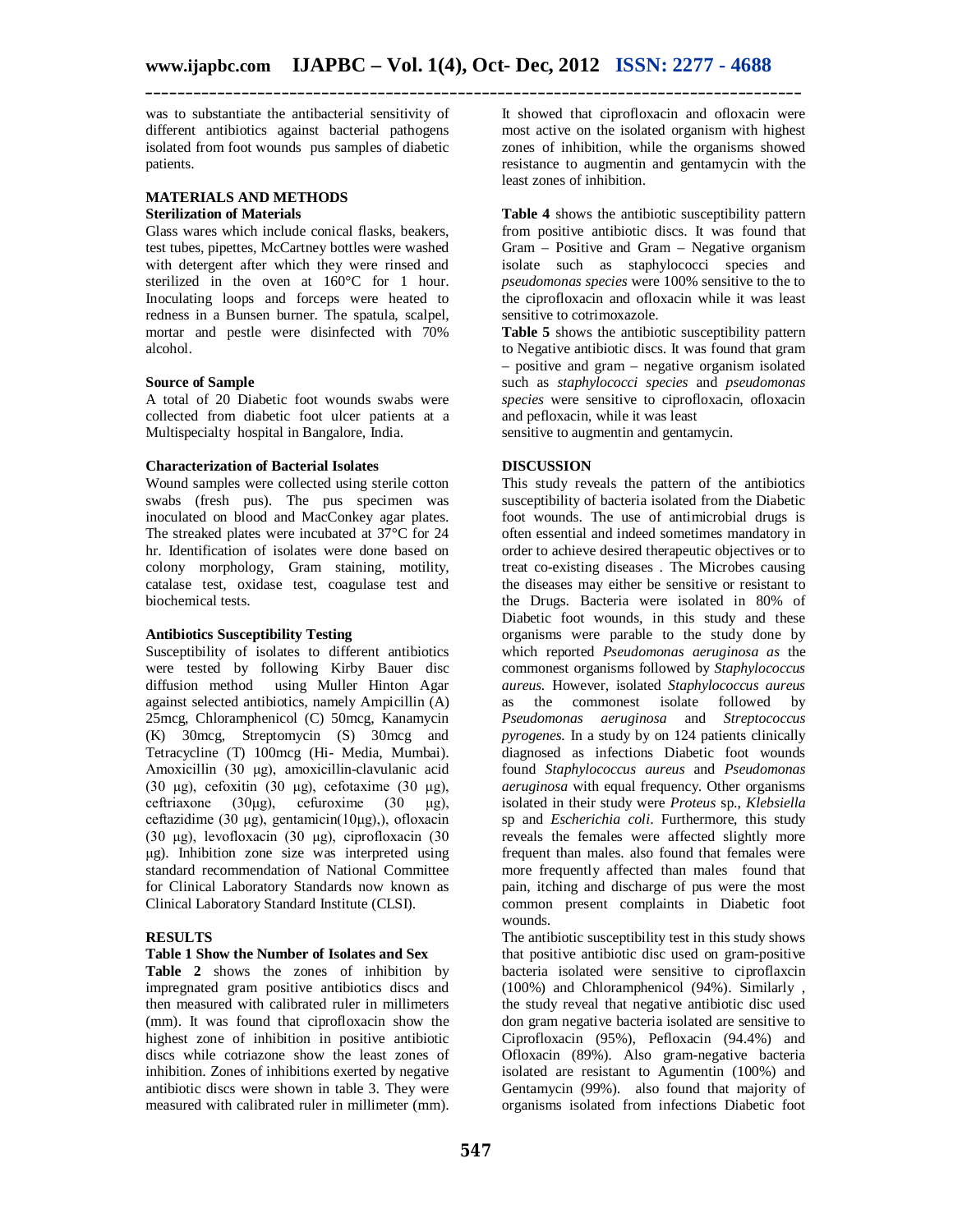wounds were resistant to trimoxazole, amoxicillin and erythromycin while 100% were sensitive to impenem and 92% were sensitive to ciprofloxacin and ofloxacin. In conclusion, it is obvious that ciprofloxacin is the most sensitive to both gram-Positive and gram negative bacteria isolated followed by ofloxacin and pefloxacin. However ciprofloxacin can be used empirically for the treatment of acute infections Diabetic foot wounds and the susceptibility will cover both isolated

gram-positive and Gram negative bacteria respectively.

#### **CONCLUSION**

In conclusion Proper management of diabetic foot infection with the appropriate antibiotic must be implanted keeping in mind the incidence of drug resistance in this population.

|  |          |                     | Table 1: Show the Number |
|--|----------|---------------------|--------------------------|
|  |          | of Isolates and Sex |                          |
|  | __ _ _ _ |                     |                          |

| <b>Samples</b>          | No. of Isolates  | <b>Sex</b> |
|-------------------------|------------------|------------|
| 1                       | ACP1             | F          |
| $\overline{\mathbf{c}}$ | ACP <sub>2</sub> | F          |
| 3                       | ACP3             | F          |
| $\overline{\mathbf{4}}$ | ACP4             | F          |
| 5                       | ACP5             | F          |
| 6                       | ACP <sub>6</sub> | F          |
| 7                       | ACP7             | M          |
| 8                       | ACP8             | М          |
| 9                       | ACP9             | M          |
| 10                      | ACP10            | M          |
| 11                      | ACP11            | М          |
| 12                      | ACP12            | M          |
| 13                      | ACP13            | F          |
| 14                      | ACP14            | F          |
| 15                      | ACP15            | F          |
| 16                      | ACP16            | F          |
| 17                      | ACP77            | F          |
| 18                      | ACP18            | F          |
| 19                      | ACP19            | F          |
| 20                      | ACP20            | F          |
| Total                   | 20               |            |

#### **F-Female M-Male**

**Table 2: Zones of Inhibition by Positive Antibiotic Sensitivity Disc**

| No. of plates           | <b>Antibiotic Discs</b> |          |                |              |              |              |            |              |            |                |
|-------------------------|-------------------------|----------|----------------|--------------|--------------|--------------|------------|--------------|------------|----------------|
|                         | <b>AMX</b>              | OFL      | <b>STR</b>     | CHL          | <b>CEF</b>   | <b>GEN</b>   | <b>PEF</b> | <b>COT</b>   | <b>CPX</b> | <b>ERY</b>     |
| 1                       | 12                      | 24       | 26             | $\Omega$     | $\mathbf{0}$ | $\theta$     | 22         | $\Omega$     | 30         | 16             |
| $\overline{2}$          | $\mathbf{0}$            | 18       | 18             | $\mathbf{0}$ | $\mathbf{0}$ | $\mathbf{0}$ | 10         | $\Omega$     | 22         | $\mathbf{0}$   |
| 3                       | $\mathbf{0}$            | 20       | $\Omega$       | $\Omega$     | $\mathbf{0}$ | $\mathbf{0}$ | 14         | $\Omega$     | 36         | $\mathbf{0}$   |
| $\overline{\mathbf{4}}$ | $\Omega$                | 28       | 28             | $\mathbf{0}$ | $\mathbf{0}$ | $\mathbf{0}$ | 20         | $\mathbf{0}$ | 30         | $\mathbf{0}$   |
| 5                       | 22                      | 22       | 24             | $\Omega$     | $\mathbf{0}$ | $\mathbf{0}$ | 18         | $\Omega$     | 32         | $\mathbf{0}$   |
| 6                       | $\Omega$                | 24       | $\Omega$       | 10           | $\mathbf{0}$ | $\mathbf{0}$ | 16         | $\Omega$     | 26         | $\mathbf{0}$   |
| 7                       | $\Omega$                | $\Omega$ | $\mathbf{0}$   | $\Omega$     | $\mathbf{0}$ | $\mathbf{0}$ | $\Omega$   | $\Omega$     | 20         | $\mathbf{0}$   |
| 8                       | $\mathbf{0}$            | 30       | $\overline{0}$ | $\mathbf{0}$ | $\mathbf{0}$ | $\Omega$     | 24         | $\Omega$     | 26         | $\overline{0}$ |
| 9                       | $\mathbf{0}$            | 24       | $\overline{0}$ | $\mathbf{0}$ | $\mathbf{0}$ | 30           | 20         | $\Omega$     | 32         | $\overline{0}$ |
| 10                      | $\Omega$                | 22       | $\Omega$       | $\Omega$     | $\mathbf{0}$ | $\theta$     | 20         | $\Omega$     | 30         | $\mathbf{0}$   |
| 11                      | 22                      | 30       | $\overline{0}$ | $\mathbf{0}$ | $\mathbf{0}$ | $\mathbf{0}$ | $\Omega$   | $\Omega$     | 26         | $\mathbf{0}$   |
| 12                      | $\Omega$                | 24       | $\Omega$       | $\Omega$     | $\mathbf{0}$ | $\mathbf{0}$ | 32         | 26           | 30         | $\mathbf{0}$   |
| 13                      | $\mathbf{0}$            | 24       | $\Omega$       | $\Omega$     | $\mathbf{0}$ | $\mathbf{0}$ | 20         | 20           | 28         | $\Omega$       |
| 14                      | $\Omega$                | 26       | $\Omega$       | $\Omega$     | $\mathbf{0}$ | $\Omega$     | 28         | 18           | 32         | 26             |
| 15                      | $\mathbf{0}$            | 32       | $\mathbf{0}$   | $\mathbf{0}$ | $\mathbf{0}$ | $\mathbf{0}$ | 28         | $\mathbf{0}$ | 26         | $\mathbf{0}$   |
| 16                      | $\Omega$                | 28       | $\Omega$       | $\Omega$     | $\Omega$     | 18           | 30         | $\Omega$     | 34         | $\Omega$       |
| 17                      | $\mathbf{0}$            | 30       | 20             | 20           | $\mathbf{0}$ | $\mathbf{0}$ | 34         | 20           | 32         | 24             |
| 18                      | $\mathbf{0}$            | 28       | $\Omega$       | $\Omega$     | $\mathbf{0}$ | $\mathbf{0}$ | 24         | 20           | 30         | $\mathbf{0}$   |
| Total                   | 56                      | 434      | 30             | 30           | $\bf{0}$     | 62           | 360        | 104          | 522        | 66             |

**AMX**-Amoxyxillin 25 mcg;**OFL**-Ofloxacin 5 mcg;**STR**-Streptomycin 10 mcg; **CHL**-Chloramphenicol 30 mcg; **CEF**-Ceftrizone 30 mcg;**GEN**-Gentamycin 10 mcg; **PEF**-Pefloxacin 5 mcg; **COT**-Cotrimoxazole 25 mcg; **CPX**-Ciprofloxacin 10 mcg; **ERY**-Eryrhromycin 5 mcg.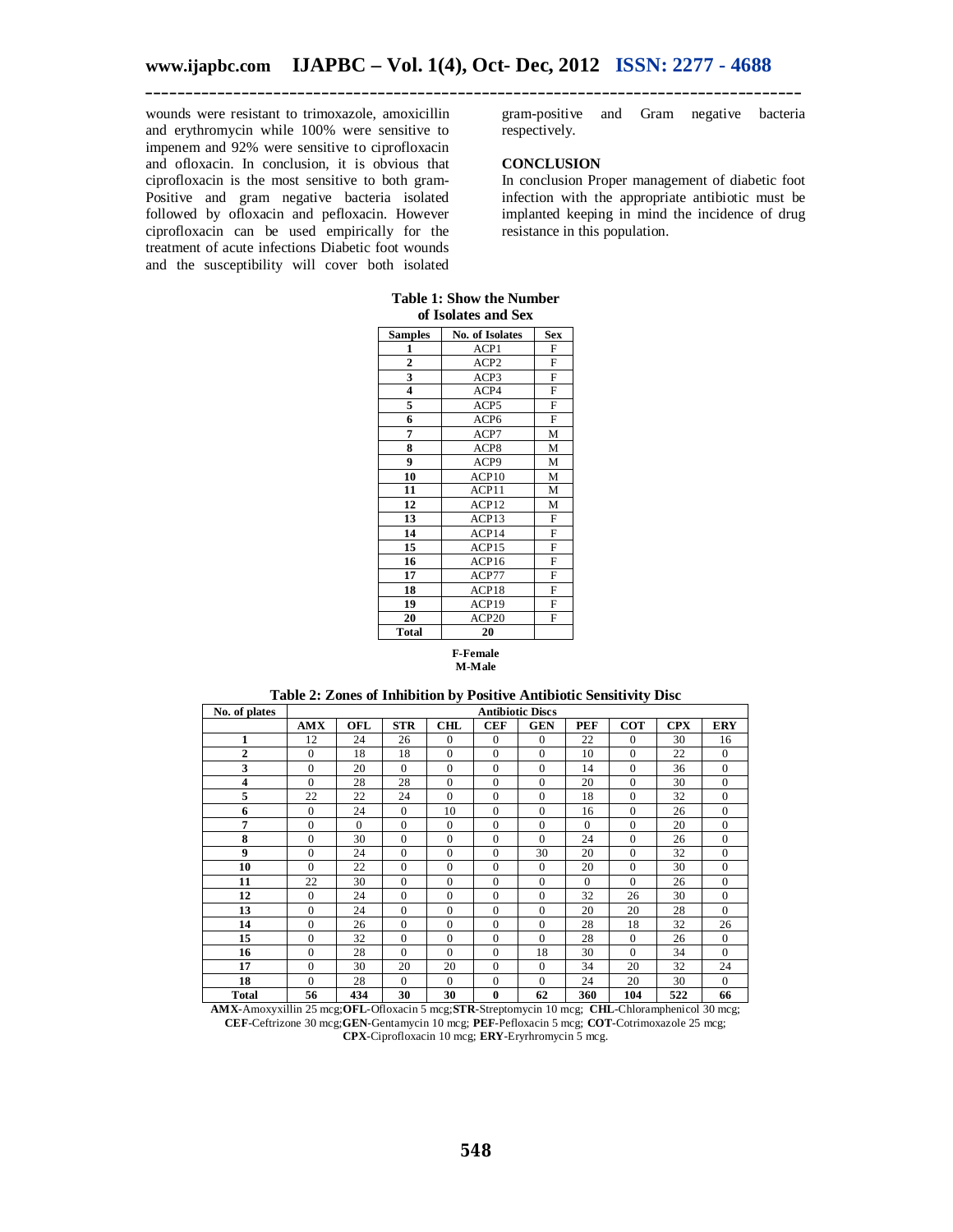| No. of plates      | <b>Antibiotic Discs</b>          |                           |                     |                               |                      |     |            |               |                |            |
|--------------------|----------------------------------|---------------------------|---------------------|-------------------------------|----------------------|-----|------------|---------------|----------------|------------|
|                    | <b>AUG</b>                       | <b>CRO</b>                | <b>NIT</b>          | <b>GEN</b>                    | <b>COT</b>           | OFL | <b>AMX</b> | <b>CPX</b>    | <b>TET</b>     | <b>PFX</b> |
| 1                  | $\Omega$                         | $\Omega$                  | $\Omega$            | $\Omega$                      | 20                   | 22  | $\Omega$   | 24            | $\mathbf{0}$   | 24         |
| $\overline{2}$     | $\Omega$                         | $\Omega$                  | $\Omega$            | $\Omega$                      | $\mathbf{0}$         | 28  | $\Omega$   | 28            | $\mathbf{0}$   | 28         |
| 3                  | $\Omega$                         | $\Omega$                  | $\Omega$            | $\Omega$                      | $\mathbf{0}$         | 20  | $\Omega$   | 30            | $\overline{0}$ | 18         |
| $\overline{\bf 4}$ | $\mathbf{0}$                     | $\Omega$                  | $\mathbf{0}$        | $\Omega$                      | $\mathbf{0}$         | 24  | $\Omega$   | 34            | $\mathbf{0}$   | 22         |
| 5                  | $\mathbf{0}$                     | 18                        | $\mathbf{0}$        | $\mathbf{0}$                  | $\mathbf{0}$         | 20  | $\Omega$   | 34            | 28             | 28         |
| 6                  | $\mathbf{0}$                     | $\mathbf{0}$              | $\Omega$            | $\Omega$                      | $\mathbf{0}$         | 16  | $\Omega$   | 34            | $\mathbf{0}$   | 26         |
| 7                  | $\mathbf{0}$                     | $\Omega$                  | 22                  | $\Omega$                      | $\mathbf{0}$         | 28  | $\Omega$   | 22            | $\overline{0}$ | 28         |
| 8                  | $\mathbf{0}$                     | $\Omega$                  | $\Omega$            | $\Omega$                      | $\mathbf{0}$         | 20  | $\Omega$   | 30            | $\mathbf{0}$   | 20         |
| $\boldsymbol{9}$   | $\mathbf{0}$                     | $\Omega$                  | $\Omega$            | $\Omega$                      | $\mathbf{0}$         | 20  | $\Omega$   | 32            | $\mathbf{0}$   | 22         |
| 10                 | $\mathbf{0}$                     | $\Omega$                  | $\Omega$            | $\Omega$                      | $\mathbf{0}$         | 26  | $\Omega$   | 22            | $\mathbf{0}$   | 22         |
| 11                 | $\mathbf{0}$                     | $\theta$                  | $\overline{0}$      | $\theta$                      | $\overline{0}$       | 18  | 9          | 24            | $\overline{0}$ | 22         |
| 12                 | $\mathbf{0}$                     | $\mathbf{0}$              | $\mathbf{0}$        | $\mathbf{0}$                  | $\mathbf{0}$         | 24  | $\Omega$   | 26            | $\mathbf{0}$   | 12         |
| 13                 | $\mathbf{0}$                     | $\Omega$                  | $\Omega$            | $\Omega$                      | $\mathbf{0}$         | 26  | $\Omega$   | 36            | 22             | 28         |
| 14                 | $\mathbf{0}$                     | $\Omega$                  | $\Omega$            | $\Omega$                      | $\mathbf{0}$         | 12  | 12         | 32            | $\mathbf{0}$   | 22         |
| 15                 | $\mathbf{0}$                     | $\Omega$                  | $\Omega$            | $\Omega$                      | $\mathbf{0}$         | 28  | $\Omega$   | 32            | $\Omega$       | 30         |
| 16                 | $\mathbf{0}$                     | $\mathbf{0}$              | $\mathbf{0}$        | $\mathbf{0}$                  | $\mathbf{0}$         | 14  | 10         | 28            | $\mathbf{0}$   | 18         |
| 17                 | $\mathbf{0}$                     | $\Omega$                  | $\mathbf{0}$        | $\Omega$                      | $\mathbf{0}$         | 30  | 10         | 18            | 24             | 32         |
| 18                 | $\Omega$                         | $\Omega$                  | $\Omega$            | $\Omega$                      | $\Omega$             | 28  | $\Omega$   | 24            | 24             | 18         |
| <b>Total</b><br>.  | $\bf{0}$<br>$\sim$ $\sim$ $\sim$ | 18<br>$\sim$ $\sim$<br>-- | 22<br>$\sim$ $\sim$ | $\mathbf{0}$<br>$\sim$ $\sim$ | 20<br><b>Section</b> | 402 | 22         | 510<br>------ | 106            | 402        |

| Table 3: Zones of Inhibition by Negative Antibiotic Sensitivity Disc |  |
|----------------------------------------------------------------------|--|

**AUG** –Augmentin 30 mcg; **CRO** –Cenftrizone 30mcg; **NIT** –Nitrofuranton 200 mcg; **GEN** –Gentamycin 10 mcg; **COT** –Cotrimoxazole 25 mcg; **OFL** –Ofloxacin 5 mcg; **AMX** –Amoxycillin 25 mcg; **CPX** –Ciproflooxacin 10 mcg; **TET** –Tetracyclin 30 mcg; **PFX** -Pefloxacin 5 mcg.

**Table 4: Antibiotic Susceptibility Pattern from Positive Antibiotic Discs in Percent**

| типиргоне глоез ні і сгесін |                 |                                         |                                                    |                                       |  |  |  |
|-----------------------------|-----------------|-----------------------------------------|----------------------------------------------------|---------------------------------------|--|--|--|
| <b>Antibiotic Discs</b>     | No. of Isolates | No. of<br><b>Sensitive in</b><br>$(\%)$ | No. of<br><b>Intermediate</b><br>$In\mathcal{O}_0$ | No. of<br><b>Resistance in</b><br>(%) |  |  |  |
| Amoxyxillin                 | 18              | 16.7                                    | 0.0                                                | 5.6                                   |  |  |  |
| <b>Ofloxacin</b>            | 18              | 94.4                                    | 0.0                                                | 5.6                                   |  |  |  |
| Streptomycin                | 18              | 50.0                                    | 0.0                                                | 0.0                                   |  |  |  |
| <b>Chloramphenicol</b>      | 18              | 5.6                                     | 0.0                                                | 94.4                                  |  |  |  |
| <b>Ceftrizone</b>           | 18              | 0.0                                     | 5.6                                                | 94.4                                  |  |  |  |
| Gentamycin                  | 18              | 16.7                                    | 0.0                                                | 77.4                                  |  |  |  |
| Pefloxacin                  | 18              | 17.2                                    | 0.0                                                | 16.7                                  |  |  |  |
| Cotrimoxazole               | 18              | 27.8                                    | 0.0                                                | 72.2                                  |  |  |  |
| Ciprofloxacin               | 18              | 100.0                                   | 5.6                                                | 0.0                                   |  |  |  |
| Ervrhromycin                | 18              | 5.6                                     | 0.0                                                | 89.0                                  |  |  |  |

**Table 5: Antibiotic Susceptibility Pattern from Negative Antibiotic Discs in Percent**

| <b>Antibiotic Discs</b> | No. of Isolates | No. of<br><b>Sensitive in</b><br>$\frac{9}{6}$ | No. of<br><b>Intermediate</b><br>$In\mathcal{O}_0$ | No. of<br><b>Resistance in</b><br>$(\%)$ |
|-------------------------|-----------------|------------------------------------------------|----------------------------------------------------|------------------------------------------|
| Augmentin               | 18              | 0.0                                            | 0.0                                                | 100.0                                    |
| Cenftrizone             | 18              | 5.6                                            | 0.0                                                | 94.4                                     |
| <b>Nitrofuranton</b>    | 18              | 2.2                                            | 0.0                                                | 77.8                                     |
| Gentamycin              | 18              | 0.0                                            | 0.0                                                | 100.0                                    |
| Cotrimoxazole           | 18              | 5.6                                            | 5.6                                                | 94.4                                     |
| <b>Ofloxacin</b>        | 18              | 88.8                                           | 0.0                                                | 5.6                                      |
| Amoxycillin             | 18              | 0.0                                            | 0.0                                                | 100                                      |
| Ciproflooxacin          | 18              | 94.4                                           | 5.6                                                | 0.0                                      |
| Tetracyclin             | 18              | 22.2                                           | 0.0                                                | 77.8                                     |
| Pefloxacin              | 18              | 94.4                                           | 0.0                                                | 5.6                                      |

#### **REFERENCES**

- 1. Vinod Kumar CS and Veelakund Y. Non-Clostridia gas infection in diabetic mellitus. Indian J Microbiol. 2004;44:221- 222.
- 2. Jeffrey Stone A and Paul Cianci. Diabetic wounds. Diabetes Spectrum. 1997;4(2): 118-123.
- 3. Kelwin WS. Anti microbial therapy for diabetic foot infections. Post Grad Med. 1999;106:22-28.